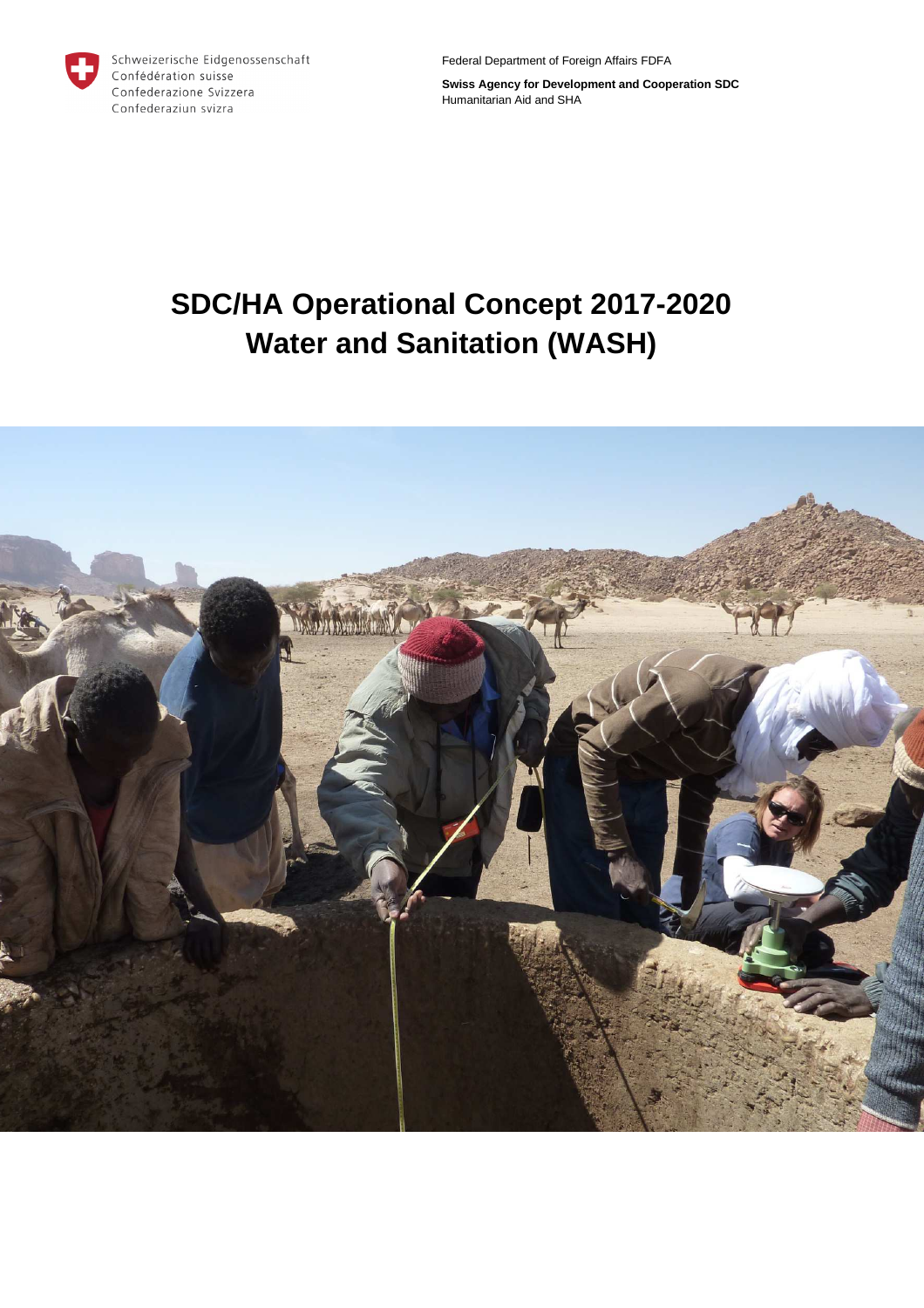# **1. Introduction**

Three recent changes in the global framework will strongly influence the Water and Sanitation (WASH) sector in the coming years: 1) the decision to make WASH a priority theme of Swiss Humanitarian Aid in the dispatch to Parliament 2017-2020; 2) Sustainable Development Goal 6 (SDG 6) on Water & Sanitation adapted in September 2015; and 3) the fact that since 2014 a majority of the Earth's inhabitants have lived in cities.

Globally, the WASH sector is anticipated to go through a profound change, shifting from an approach based on drinking water supply and provision of basic sanitation infrastructure to an Integrated Water Resource Management (IWRM) perspective, encompassing upstream protection and management of water resources (SDG 6.1, SDG 6.5 and SDG 6.6), and downstream collection, treatment and recycling of wastewater (SDG 6.2 SDG 6.3 and SDG 6.6) while simultaneously increasing the efficiency of water use (SDG 6.4).

For the Swiss Humanitarian Aid Department and the Swiss Humanitarian Aid Unit (SHA), the paragraph referring to water and sanitation in the current dispatch to Parliament states: "Access to sufficient water is crucial for survival, which is a challenge before, during and after disasters, crises and conflicts. The involvement of Swiss Humanitarian Aid focuses on giving access to water, the improvement of its quality as well as rehabilitation of distribution and sanitation infrastructures, which does not only have a direct impact on the survival of affected populations, but also has a strong public health component". By building resilience of communities, WASH projects contribute to the Protection and DRR thematic priorities. The road map for the further development of the WASH sector is a continuation of the ever increasing involvement of Swiss Humanitarian Aid since 2008 in the water and sanitation sector, mainly implemented by experts of the WASH Expert Group (EG) of the SHA.

Two complementary papers define the orientation of the WASH sector within Swiss Humanitarian Aid: 1) the **EG concept,** which will be revised to cover the next dispatch period (2017-2020) and indicates how the EG structure will be adapted to fulfil the programmatic focus and 2) this **Concept Note,** which outlines the thematic priorities and the programming guidelines for the WASH sector.

## **2. Existing policy and legal frameworks/institutional integration**

Three complementary international instruments frame the humanitarian WASH sector:

1) the provisions of the **Geneva Conventions**, more specifically articles 54 of the First and 14 of the Second Additional Protocol, which forbid the targeted destruction of water and sanitation infrastructures which could lead to starvation of civilian populations;

2) Although the **Convention Relating to the Status of Refugees of 1951** does not mention water or sanitation, numerous EXCOM resolutions and UNHCR initiatives have underlined the importance of providing sustainable access to water and sanitation services to refugee populations;

3) More globally, **UN General Assembly Resolution** A/RES/64/92 of 28 July 2010 declared safe and clean drinking water and sanitation a **human right** essential to the full enjoyment of life and all other human rights.

The **FDFA's Foreign Policy Strategy 2016-2019** states that "Acting on the basis of the FDFA lines of action in the field of water and security, Switzerland seeks to ensure that water does not contribute to conflicts arising and is used instead to promote cooperation". Switzerland's international cooperation is guided by seven strategic objectives, of which objective 3 "support sustainable access to resources and services for all" is directly relevant to the water and sanitation sector.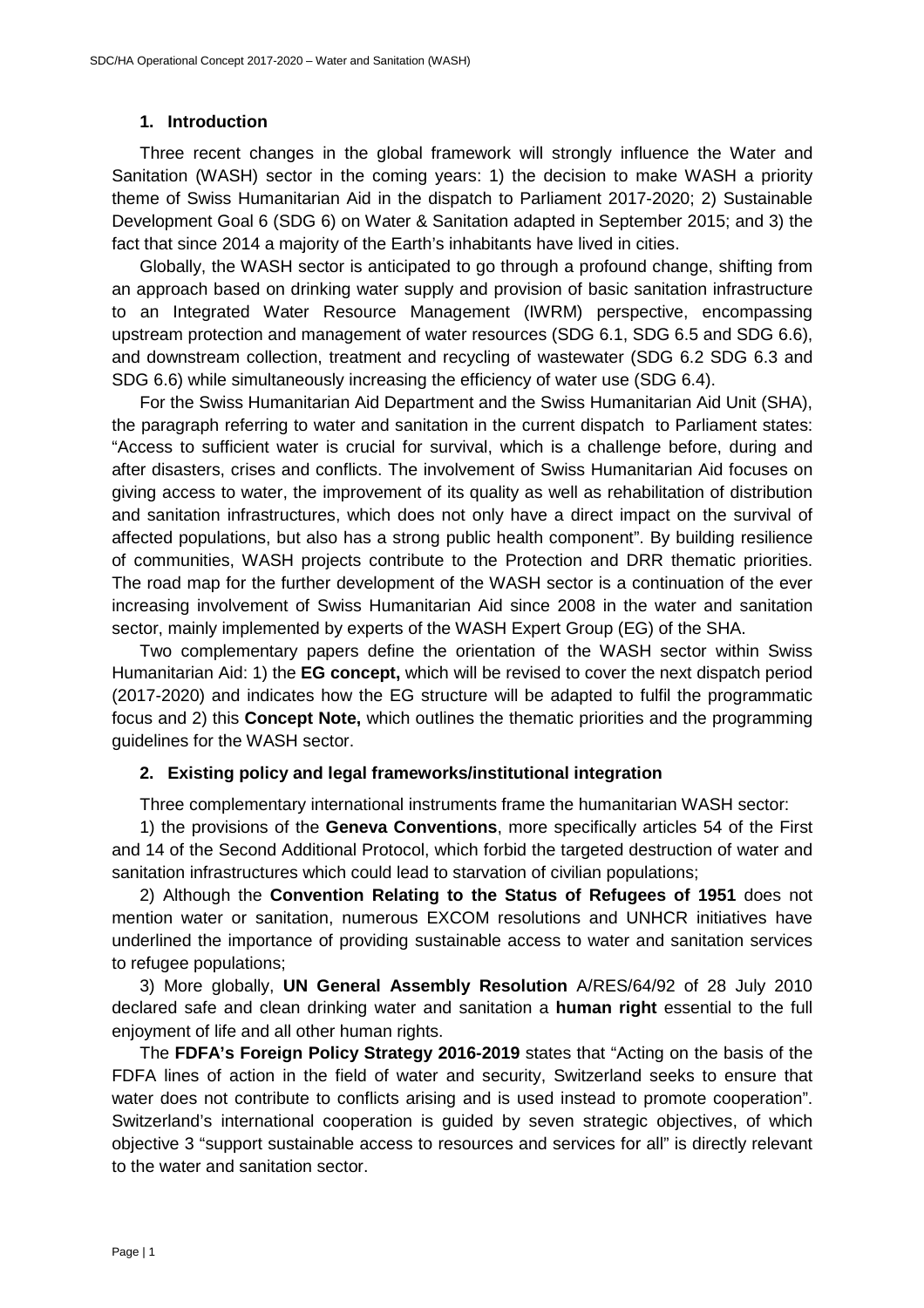The SDC-led Community of Practice  $AGUASAN<sup>1</sup>$  was consulted extensively during the negotiations around SDG 6, in which the SDC's Global Programme Water took a leading role. SDG 6 now provides a framework for a positive evolution of the WASH sector in the coming years, with a renewed emphasis on the holistic water cycle management. Its pertinence for all SDC actors in the water sector was confirmed during the AGUASAN workshop 2016.

Successful collaboration on water and sanitation issues through the secondment of technical experts has been established for many years with the UNHCR, UNICEF and UNRWA, and more recently with the ICRC.

#### **3 Strategic outlook and priorities**

Building on Switzerland's extensive experience in sustainable provision of water and sanitation services, environmental protection and management of natural risks, and in partnership with a broad network of universities specialising in relevant topics such as hydrogeology or sanitation in developing countries, the strategic priorities for the Swiss humanitarian WASH sector have been set as follows:

#### **Niches and Key Priorities:**

**A) The SDC takes a holistic view of the water cycle, which is also a valid framework for the humanitarian domain**: Not just focusing on water supply, but including the integrity of the ecosystem, life in water and on land, and climate change, which means to close the water cycle through recycling of wastewater, or to keep nutrient cycles and water cycles separate, to reduce consumption and losses, and protect water resources from pollution or overuse. It extends into the terrestrial ecosystem: only intact catchment areas can retain and filter water resources. The SDC's water and sanitation programmes are guided by the "Blue Diamond<sup>"2</sup> concept, which interlinks social, environmental, economic, institutional, technological and cultural dimensions in order to ensure equitable, efficient and sustainable management of water resources<sup>3</sup>. To do this, critical aspects of water management have to be strengthened in SDC programmes. Additional focus should be placed on: 1) protection of water resources and catchment areas, groundwater monitoring, groundwater survey; 2) measures towards conjunctive use of groundwater such as artificial recharge of aquifers, retention and infiltration of runoff water; 3) wastewater collection, treatment and recycling; 4) increased irrigation efficiency and safe water for food production; 5) solid waste final disposal. The SDC's goal is to develop and implement projects in specific niches having a medium- to long-term impact on the improvement of water management. Whenever possible, governance and legislation reinforcement should be linked with the projects.

**Linking hydrogeology and drinking water supply:** Following information from the UNHCR that the groundwater level was dropping and that water salinity was increasing, threatening the water supply of more than 400,000 refugees in **Dadaab (Kenya)**, the SDC/HA funded a thesis to model the groundwater dynamics and implement real-time monitoring of water quality. The thesis demonstrated that the current water consumption has a minimal effect on water quality and quantity, and also proposed a more sustainable water exploitation scheme.

2 *See https://www.shareweb.ch/group/Monitoring-Botschaft-2017-*

*<sup>1</sup> AGUASAN is a community of practice established since 1984 and coordinating Swiss WASH actors (SDC and NGOs) with their international partners. Every year, a workshop with 40+ participants explores new topics, methods or visions related to the WASH sector with the regular attendance of some members of EG WASH.* 

*<sup>2020/</sup>Freigegebene%20Dokumente/Strategic%20Frameworks%20und%20Strategien%20(Netzwerke,%20Globalprogramme )/Strategic%20Framework%20GPWI\_EN.pdf*

*<sup>3</sup> Hygiene promotion and related behaviour change are activities mainly implemented by SDC-funded partners and usually part of a multi-sectoral response*.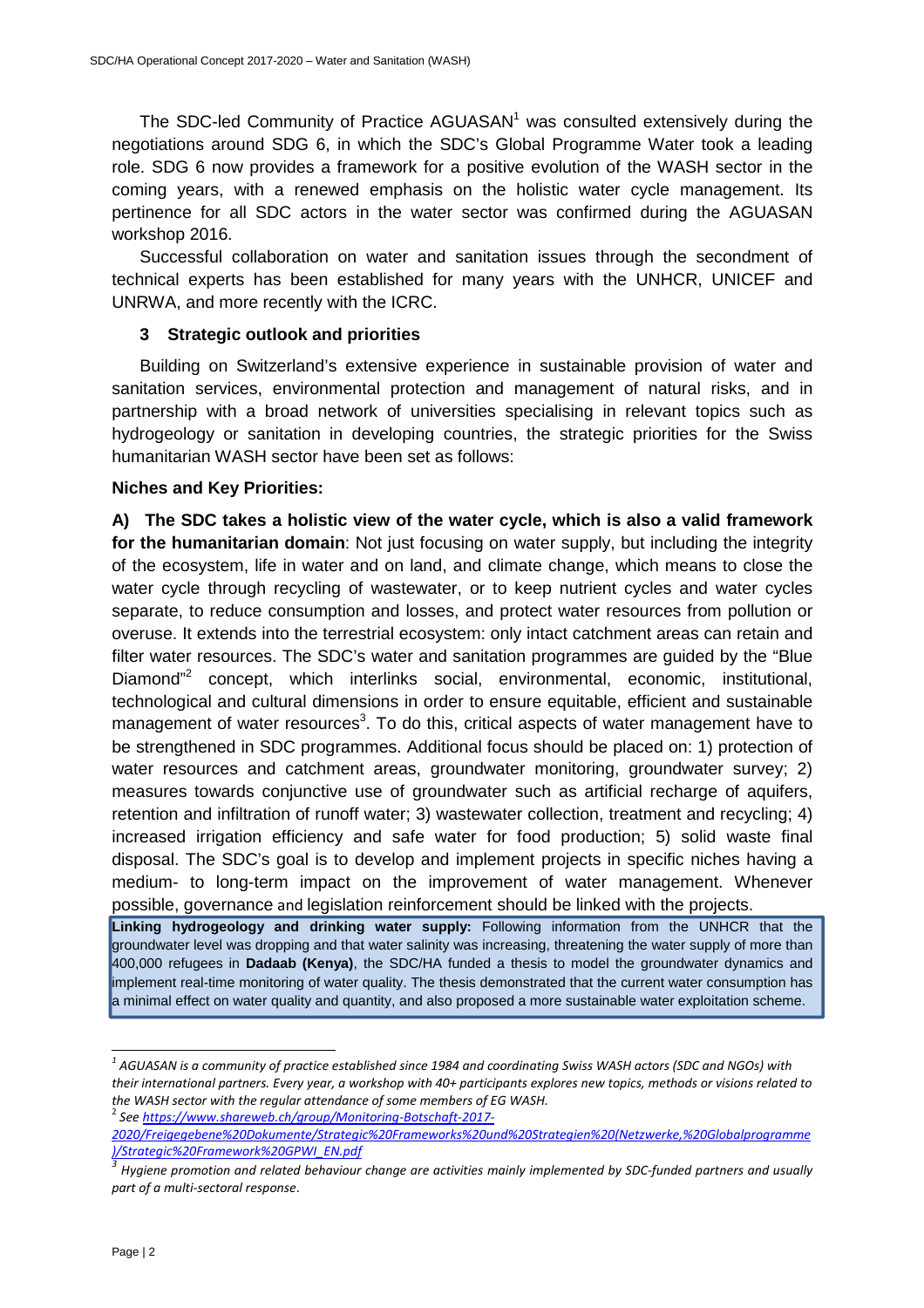**B) Sustainable WASH for all**: the SDC's approach aims to ensure the sustainability of its activities by tailoring its response to favour national resilience, to empower local communities and to provide, by a community-based approach, an adequate response to mitigate the tragic impact of humanitarian crises. With an Integrated Water Resources Management (IWRM) perspective, the SDC aims to develop an approach fostering intersectoral synergies (with protection and livelihood, for example) and alleviate tensions related to the multiple needs for a common resource: water. Agriculture has a crucial impact on natural resources and consumes the largest amount of water. A change in agricultural practices has the greatest potential to change the availability of water and the evolution of its quality as practices change, such as safe re-use of treated wastewater or faecal sludge, which may increase the overall resilience of the country and contribute to a better humanitarian response, while reducing the negative impacts of the massive arrival of thousands of refugees fleeing conflict zones in neighbouring countries. In addition, advocating for sustainable water usage by the end users, primarily in urban areas, is paramount.

**Linking DRR and WASH:** The SDC/HA WASH for All programme in DPRK contributes to better access to water and sanitation services. Besides building gravity-fed systems which require no energy for providing drinking water to rural communities, the programme includes the construction of household latrines. Rather than disinfecting the drinking water, the SDC/HA has successfully introduced the Swiss method for defining protection perimeters around water sources. The WASH programme thus makes a substantial contribution to the DRR programme, while the reforestation efforts carried out in the DRR programme make a direct contribution to improved water quality.

**C) Knowledge management and a coordinated approach at a regional level** is clearly an added value of the presence of SDC water experts in a given region. The Swiss approach, systematically linking sustainable water resource management and equitable access to water and sanitation services, is fully aligned with SDG 6 and is a specificity which has the potential to greatly influence the water sector in many contexts. Such a regional perspective is also at the centre of the water security<sup>4</sup> approach from the Global Programme Water initiatives (GPWIs). Topics of regional relevance can be addressed through regional workshops, active knowledge management and lively exchange among all Swiss water experts and partners deployed in a region, favouring exchange on the water, food and energy nexus, wastewater management, or successful approaches in capacity-building. Practitioners and policymakers of countries facing similar challenges could thus be brought together and for example discuss good practices with respect to WASH, waste management in refugees camps, or IWRM experiences in targeted basins. Whenever deemed appropriate, more formal research can be conducted along the SDC principle that research activities are only conducted when an integral part of or linked to a specific project.

**Middle East regional WASH programme**: the regional strategy 2015-2018 defined Water and Sanitation as one of its three domains of intervention. Numerous WASH experts have been deployed in the region, as secondees to the UNHCR, UNICEF or UNRWA or as Programme Manager for SDC/HA direct action. E.g., in May 2016, a regional WASH workshop attended by all SDC experts deployed in the region as well as by WASH experts from the UNHCR, UNICEF, ICRC, World Bank and NGOs allowed a common understanding of regional WASH challenges to be developed and contributed to a more harmonised approach among the WASH teams of Irak, Lebanon, Jordan and Syria.

<sup>4</sup> *As defined by the UN, water security is "the capacity of a population to safeguard sustainable access to adequate quantities of and acceptable quality water for sustaining livelihoods, human well-being, and socioeconomic development, for ensuring protection against water-borne pollution and water-related disasters, and for preserving ecosystems in a climate of peace and political stability*."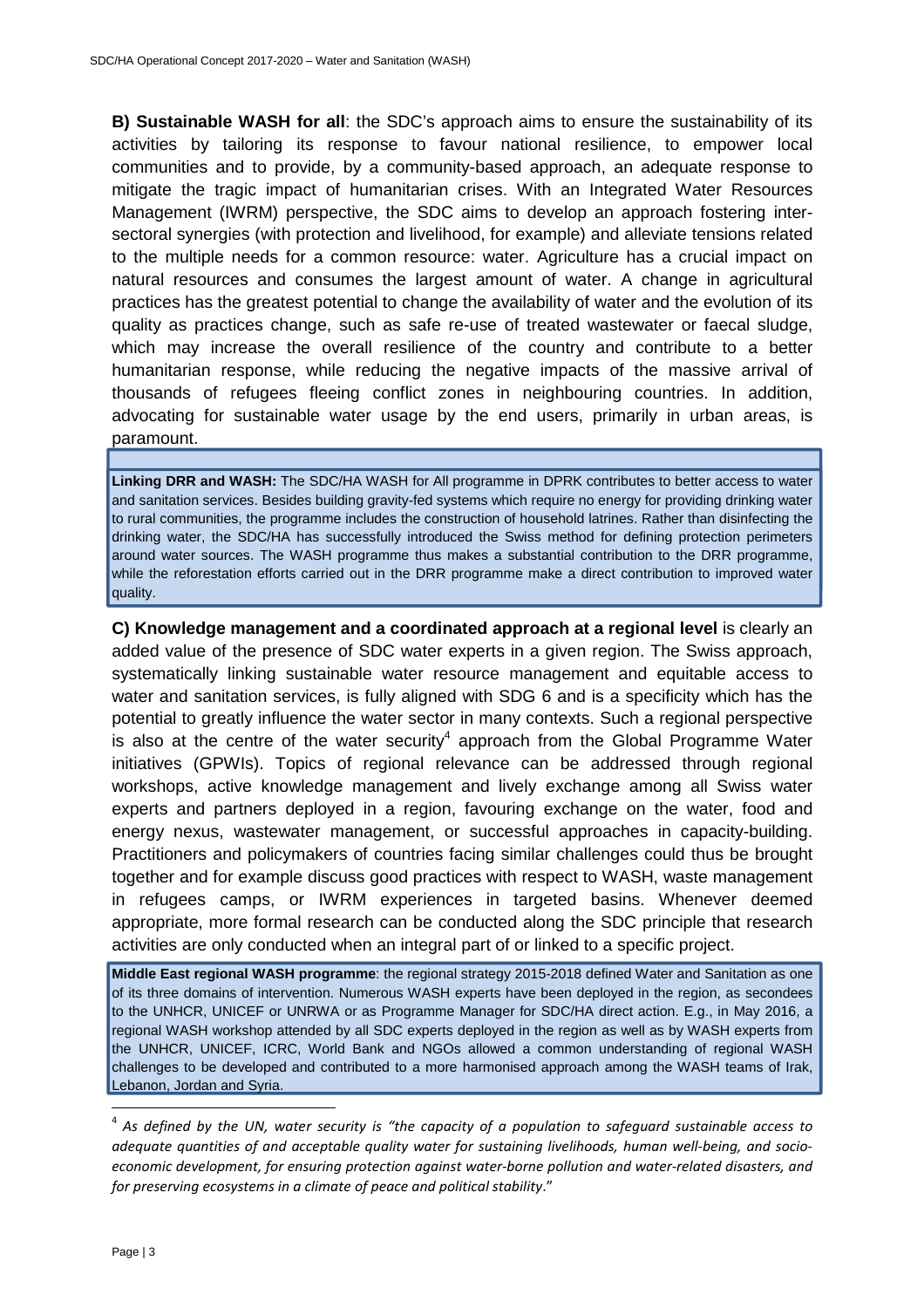**D) Water diplomacy and governance at regional level:** the SDC contributes to better water governance, to sustainable management of water resources and to peace promotion, inter alia through the Blue Peace initiatives carried out by the GPWI, which has e.g. demonstrated in the Middle East that water is an issue that cannot be solved unilaterally. Water seems important enough to serve as a starting point for dialogue, to revive stalled processes or to address socio-economic development and peace in the region.

**Linking WASH and Protection**: The civil war in Eastern Ukraine has resulted in massive displacement of populations as well as reduced access to drinking water. The regional water utility keeps distributing water to the two sides of the front line and requested material assistance from SDC/HA. Several convoys of dozen of trucks have been organised by SDC/HA to provide much-needed chemicals for treating and disinfecting drinking water for an estimated population of more than 3 million people. While this humanitarian action clearly targets civilian populations in need of drinking water, it has also a crucial advocacy component.

**E) Stakeholder coordination**: At national level, strong coordination of the sector is much needed to ensure an efficient humanitarian response and to meet development-specific objectives. The SDC will support national coordination through secondment of WASH coordinators to UNICEF, which has global responsibility for the WASH sectorial cluster coordination, or through specific projects aimed at increasing the capacity of governments in sectorial coordination. WASH secondments to UN agencies are aimed at supporting the refugee and IDP populations and do not address overall regional water resources, wastewater and solid waste issues. To increase the government's capacity and render them more WASH-conscious, advisers at the government level in specific agencies could be envisaged.

**Systemic support to the WASH sector**: SDC/HA provides financial support to the Global WASH cluster (GWC) deputy coordinator position. In 2016, SDC/HA won a bidding process and will take over the responsibility of managing the Field Support Team of the GWC, a mechanism through which WASH cluster coordinators are deployed all over the planet following a natural disaster to ensure an efficient cluster coordination is in place within days of a natural disaster occuring.

**Areas in which Switzerland will leverage existing strengths**: Integrated Water Resource Management, including environmental and technological aspects, water-quality management as well as institutional development along the Swiss decentralised model and the philosophy "water pays for water"<sup>5</sup> will be actively promoted whenever appropriate. This approach also contributes to reducing the risks of natural disasters related to water, as better management of surface and groundwater reduces the risks of floods and droughts and thus contributes to the DRR endeavours of SDC/HA.

**Aspects where Switzerland will increase its own engagement to fill voids**: Direct action will be conducted in countries going through an acute or protracted crisis and hosting large numbers of refugees and IDPs or recently hit by a natural disaster and facing severe pressure on limited water resources requiring a holistic water management approach. The technical expertise available within SHA will be provided to Swiss and international partners through secondments and backstopping mandates, in areas such as real-time groundwater monitoring, use of satellite imagery for assessing water potential and dissemination of the Swiss methodology for defining protection parameters. Training modules to disseminate

<sup>5</sup> *Water pays for water means that all costs related to water catchment, disinfection, distribution, and later collection and treatment of wastewater are borne by the water user, making the water utility the sole responsible authority for access to water and sanitation services.*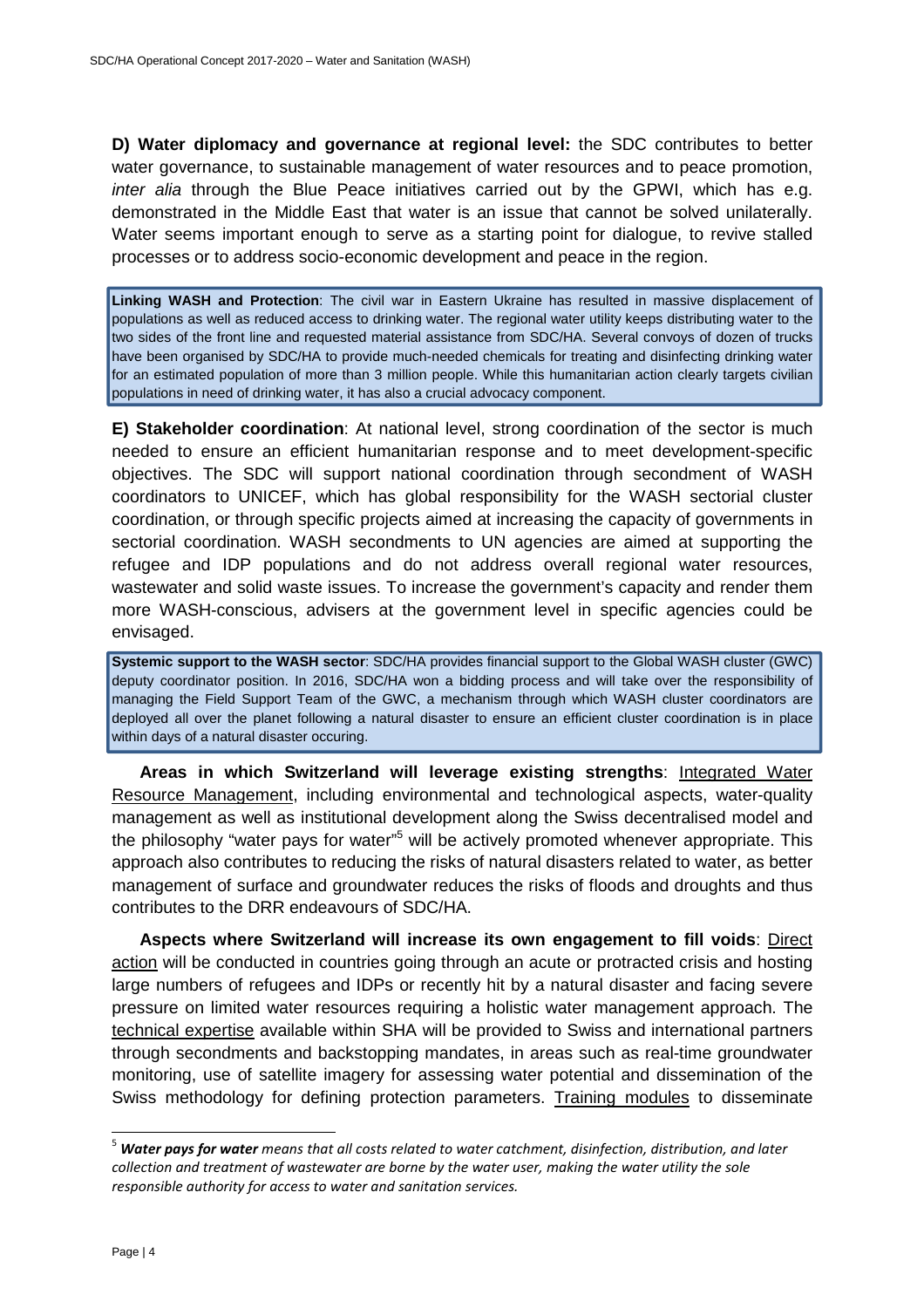SHA expertise on IWRM will be developed and will include innovative approaches to link more systematically IWRM and WASH. In Switzerland a partnership will be built to support these efforts, while SDC offices will decide on the best adapted institutional settings.

From a **thematic perspective, sanitation** must be developed to reach the same maturity that is available in the water sector. This will be done through a backstopping mandate to EAWAG to support the design of innovative sanitation programmes as well as train WASH experts on-the-job on state-of-the-art technologies.

## **4 Operational procedures and intervention guidelines**

The WASH response of Swiss Humanitarian Aid relies mainly on the expertise within the EG WASH, which in close coordination with other SHA EG such as EG Construction and EG DRR/Environment fulfil three complimentary roles through an extended network of experts: 1) **Provide experts for** rapid response or long-term **missions** taking over project management or coordination functions; 2) **Provide technical or scientific expertise** to support humanitarian responses through backstopping or ad hoc advice and 3) **Disseminate knowledge** through continuous training for internal or external audiences, capitalisation of experience and sharing of lessons learnt.**SET, Rapid Response and Rescue Chain** functions will be filled with selected members of EG WASH regularly trained to fulfil these difficult tasks. SET modules for emergency water treatment and distribution will be maintained operational with the support of H Log and will be completed with Off-the-Shelf training modules. The availability of experts and material for rapid response interventions will result from a continued excellent collaboration with HR Feld and H Log.

**All modes of Swiss humanitarian intervention** will be used: The multilateral component will be developed by increasing the number of strategic secondments<sup>6</sup>, such as national cluster coordination positions as well as global positions based at head office.

**Bilateral funding of (I)NGOs** active in the WASH sector will be done with quality control performed by the Programme Officer<sup>7</sup> based at head office. **Direct action** will be implemented whenever directly implemented SHA activities on the ground have a clear added value, such as enhanced technical integrity of the project, positioning Switzerland to accomplish more efficient advocacy work for humanitarian access or opening possibilities to work on capacity-building of a local water authority after a conflict or a natural disaster. At least six direct actions should be implemented within the duration of the dispatch for 2017- 2020. **In-kind donations** such as water-testing laboratories or real-time monitoring devices will be made within the framework of bilateral or multilateral contributions when it is deemed appropriate.

To increase the coherence, impact and relevance of the sector, a **working in the triangle** relation will be maintained with the **SDC offices** (through technical or programmatic advise, deployment of experts and backstopping missions), with the **geographical divisions** through a regular exchange on technical issues and a Quality Control function during H Operational Committees with the **multilateral division** through a substantial contribution to

*<sup>6</sup> Entry level includes WASH engineer in a technical adviser function at local level or in a team based in the capital; Medium level covers WASH coordination positions at local level or Deputy National Cluster Coordinator at national level.* 

*<sup>7</sup> Ideally, at least one regional wash PROGRAMME Officer position is created in each geographical division to ensure the technical integrity of the Credit Proposals prepared in the field.*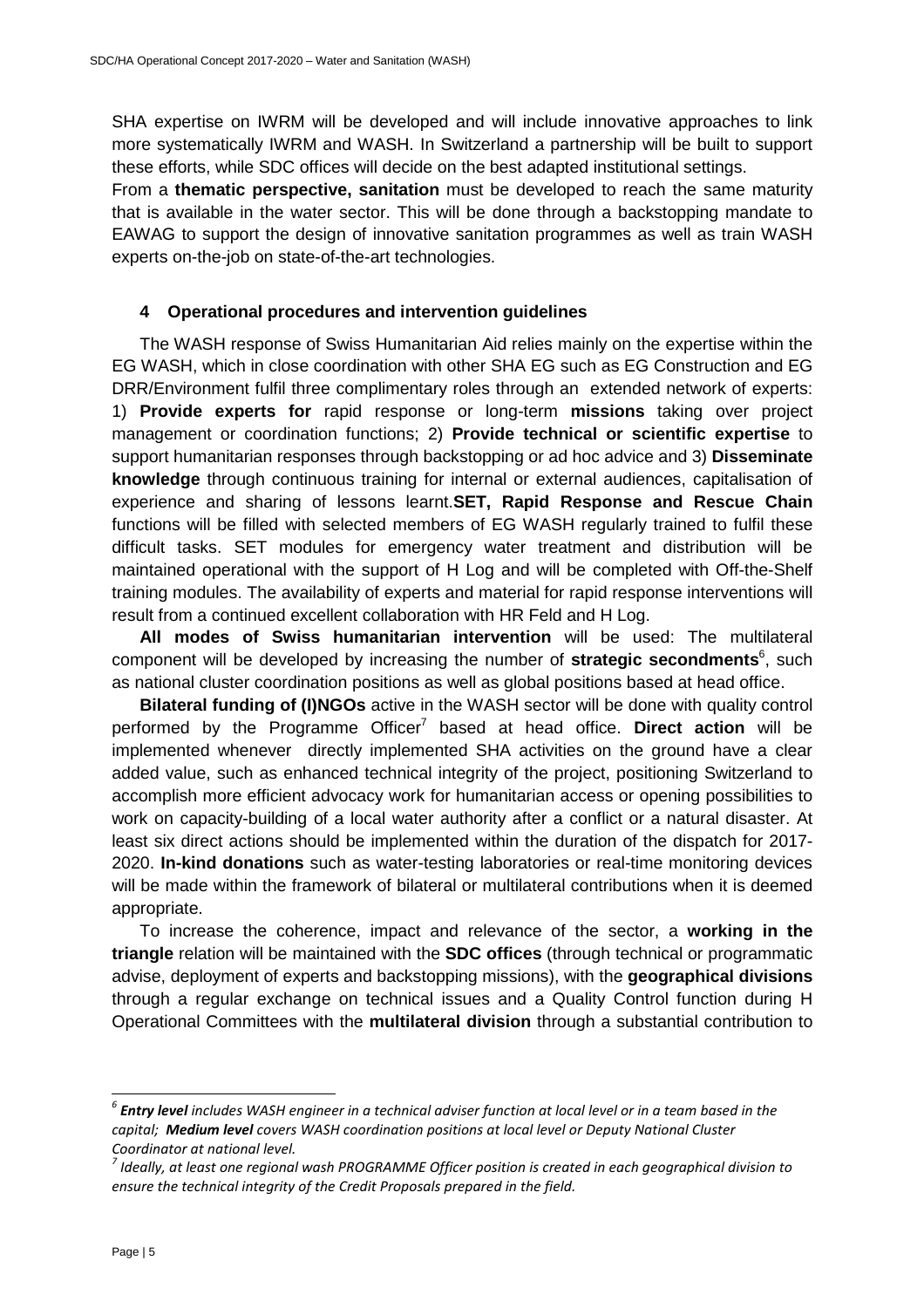the institutional dialogue with the most relevant partners, i.e. UNHCR, UNICEF, UNRWA and  $ICRC<sup>8</sup>$ .

**Coordination**, advocacy and **contribution** to the **global development** of the humanitarian WASH sector will be done through an annual meeting with like-minded donors during the World Water Week in Stockholm, through a regular contribution to AGUASAN workshops and meetings with the SDC's Global Programme Water Division and links with the SDC Network ResEAU.

**Innovations, Knowledge Management and "Action Research"** will mainly be taken care of by the Facharbeitsgruppe  $FAG<sup>9</sup>$  of EG WASH, the academic partners as well as international networks such as the International Sustainable Sanitation Alliance SuSanA with which SHA experts collaborate on an ad hoc basis.

Swiss Humanitarian Aid contribution to the **international WASH policy dialogue** will be made through continued active participation in the World Water Week in Stockholm as well as joining the Global WASH cluster meetings held twice a year.

In line with the Protection and SGBV priorities, a specific effort will be made to include a Conflict-Sensitive Programme Management (CSPM) approach as well as ensure that due attention is given to the specific needs of women and men of all ages.

#### **5 Institutional set-up and resources**

A Programme Officer based at head office in Bern is tasked with providing technical guidance to the field and implementing a quality control system for all relevant credit proposals submitted to operational ommittees. He will also advise the approximately 20+ WASH experts deployed in field operations and has the responsibility to lead the EG WASH, which comprises slightly less than 90 members. A temporary Assistant Programme Officer for a duration of 2 years will be filled by a WASH expert, whose TOR will mainly be the development of a robust but lean monitoring system for the WASH sector, as well as developing the sanitation and urban thematic through the development and monitoring of upscalable pilot projects. Whenever possible, early coordination with the South Cooperation Department or Global Cooperation Department or Cooperation with Eastern Europe Department will be made for a possible handover of activities once the humanitarian assistance phase comes to an end. Financial resources for the development of the sector are estimated at CHF 400,000 per year, which will fund three complementary initiatives:

- 1) Support for the **International Humanitarian Infrastructure Partnership**, aimed at developing tools for more efficient humanitarian responses in complex urban settings. The financial contribution required is estimated at CHF 150,000 per year;
- 2) A **backstopping mandate** to boost the sanitation capacity of the EG WASH and the WASH sector within the Swiss Humanitarian Aid Department at an estimated cost of CHF 150,000 per year;
- 3) Support for **Swiss humanitarian NGOs<sup>10</sup>** through the provision of expertise from members of EG WASH, for a total budget estimated at CHF 100,000 per year.

 *8 No multilateral funding will be earmarked at sector level as recommended by the Good Donorship principles and will thus not be monitored separately from the Core Contribution Monitoring* 

<sup>&</sup>lt;sup>9</sup> The FAG includes representatives of H Log, HR Feld, GP Water, as well as 9 experts in topics covering the *whole range from microbiology and chemistry to urban engineering, sustainable sanitation and applied hydrogeology and meets 3 to 4 times a year.* 

*<sup>10</sup> A Swiss WASH network will regroup all Swiss humanitarian WASH actors and collaborate on common standards and knowledge exchange*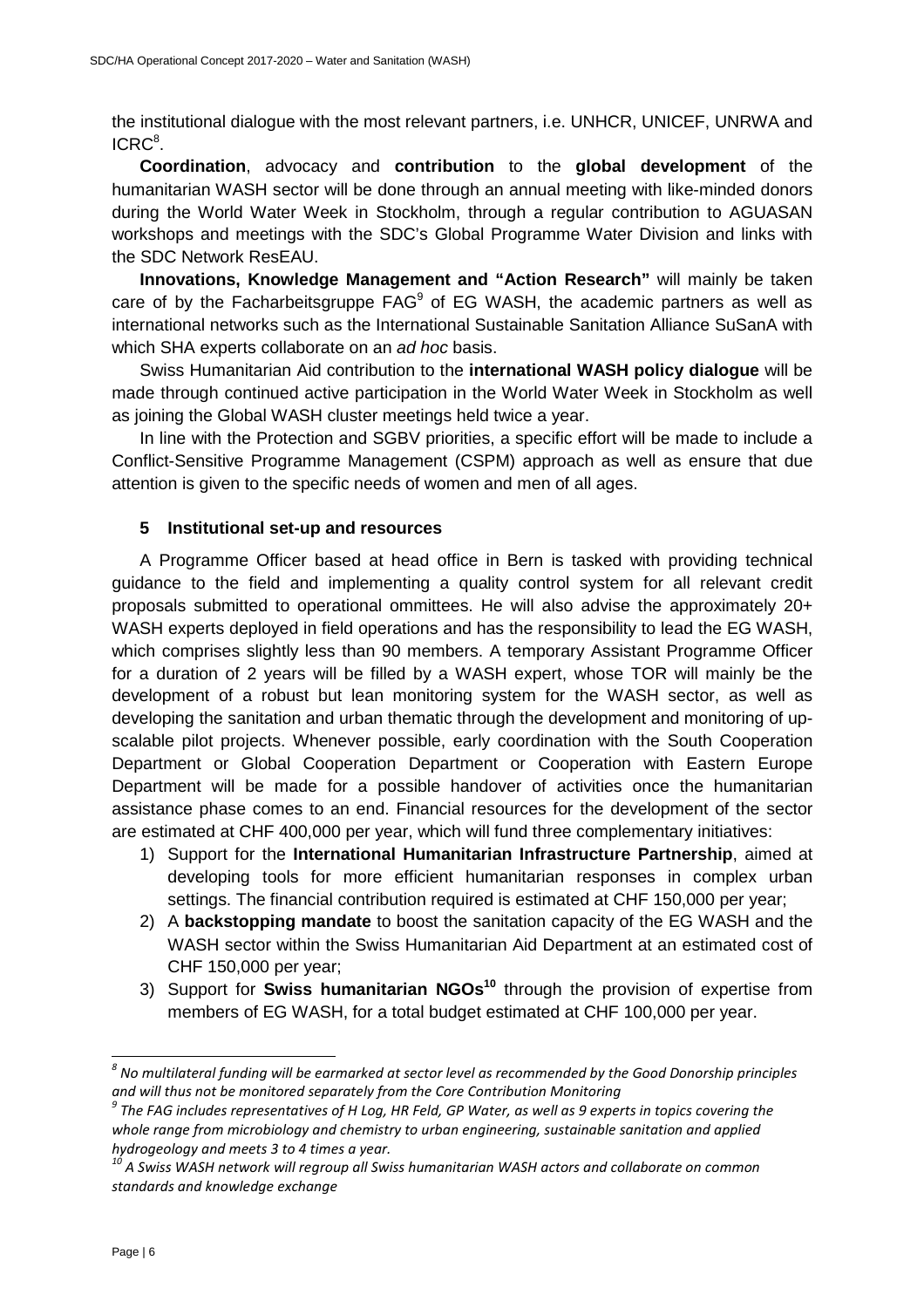### **6 Partnerships**

**Synergies - partnerships - networking**: Whenever possible, the SDC aims to develop partnerships with key actors in the WASH sector in regions of interest. These partnerships enable synergies and complementary approaches to be developed with the other departments of the SDC. When feasible, Swiss academic institutions such as EAWAG will be involved in the assessment, monitoring and evaluation of WASH projects, while private Swiss firms will be approached for ad hoc support or advice. A broad presence of Swiss experts deployed in different positions aims to reach the critical mass necessary to influence the WASH sector. This will be done through (1) experts seconded to humanitarian organisations who can influence WASH activities for refugees, IDPs and host communities, and (2) experts working as advisers to governmental institutions, who can assist in developing the country's water policy.

**Governmental counterparts**: As a governmental agency, the SDC has a preference for establishing working relationships with governmental counterparts. The main aim of the collaboration with governmental partners is to support their crucial coordination role of the WASH sector and to ensure an equitable and sustainable access to water and sanitation services. When project duration permits, **institutional development** will be carried out through on-the-job training and activities implemented with the support of external experts.

**Multilateral partners:** In close collaboration with Multi H, the multilateral partnership will focus on four partners relevant to the water and sanitation sector, i.e. UNICEF, UNHCR, UNRWA and ICRC. UNICEF has been tasked with taking global responsibility for the proper functioning of the WASH cluster, and has generally a separate WASH programme. In accordance with the Refugee Convention of 1951, the UNHCR has received the mandate to take care of refugees in asylum countries in close collaboration with the respective governments. The UNHCR mainly focuses on refugees, but can also be tasked with providing assistance and protection for IDPs. UNRWA has been established to take care of the refugees from Palestine, who are excluded from the Refugee Convention. These three organisations will benefit in priority from secondments of SDC WASH experts.

**Sharing SDC/HA WASH epertise with multilateral partners**: The ICRC has expressed interest in the groundwater monitoring projects implemented by the SDC and requested technical assistance to monitor the quickly receding water levels. Based on the successful groundwater monitoring and mapping experiences in Tunisia, Kenya and Chad, Swiss Humanitarian Aid experts will collaborate to develop a groundwater monitoring system for Yemen, and if succesful expand the geographical coverage of this tool to other conflict zones. This complements the secondment of a senior SHA expert who is deployed as corporate hydrogeologist to UNHCR HQ.

Collaboration with an extended group of multilateral partners aims 1) to support the overall coordination of the WASH sector through secondment to UNICEF, which is the cluster leader; 2) to support the endeavours of the UNHCR, UNICEF and UNRWA to provide water and sanitation services to the largest possible population of concern, either through technical advice from SCO-based SDC experts or through secondments; 3) to benefit from specific expertise available within agencies such as FAO, UNESCO,  $WMO<sup>11</sup>$ , Usually, at field level, the SDC regularly participates in WASH coordination meetings organised by UN agencies.

*<sup>11</sup> In accordance with SDC/HA multilateral strategy, multilateral/bilateral funding will mainly be agreed with the five main partners (ICRC, UNHCR, WFP, OCHA and UNICEF). When opportune, ad hoc collaboration with other multilateral partners can be developed but will not be systematised in all countries.*